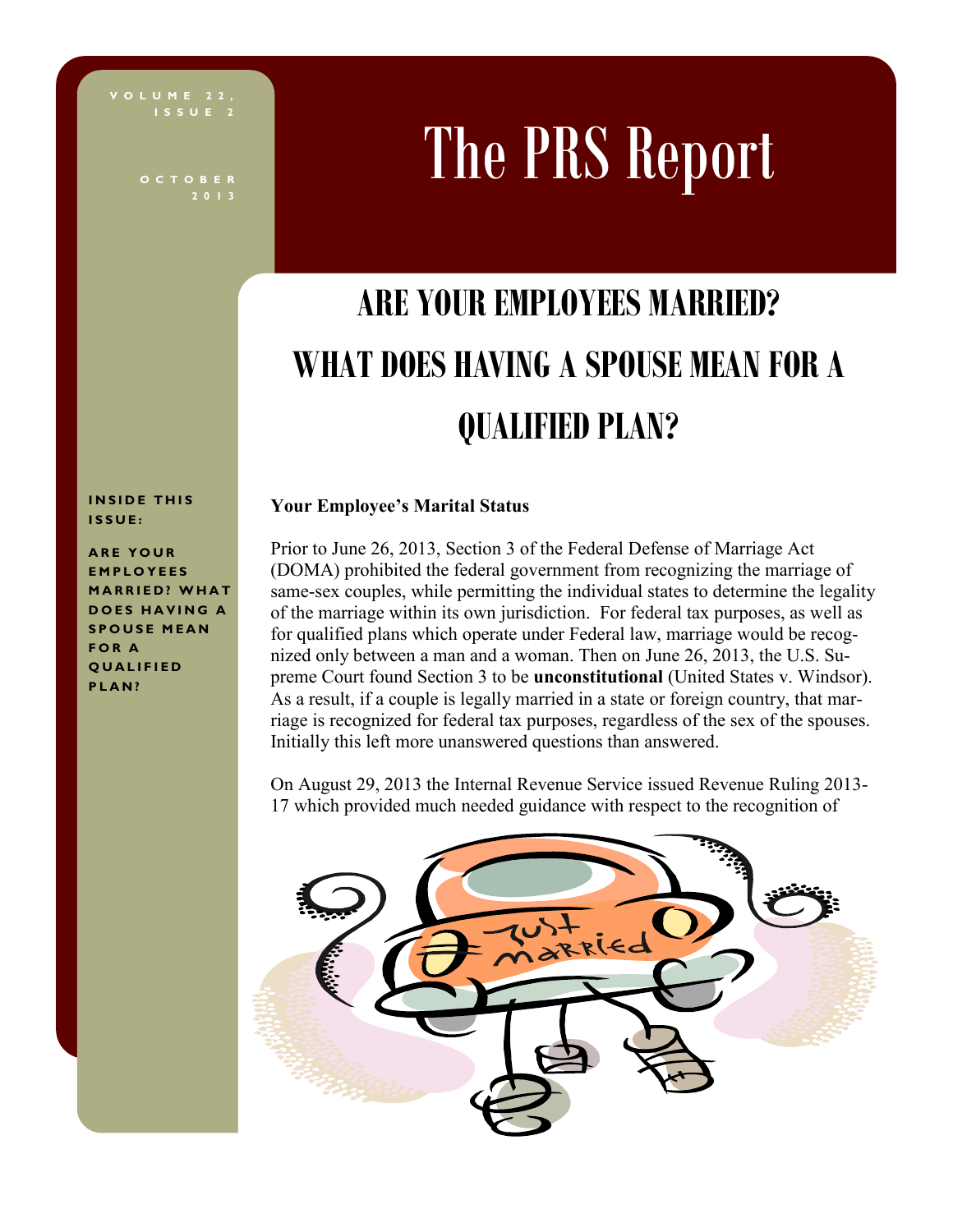## **ARE YOUR EMPLOYEES MARRIED? WHAT DOES HAVING A SPOUSE MEAN FOR A QUALIFIED PLAN?**

marriage. Generally the marriage of a couple is recognized for federal tax purposes if it is a legal marriage based on the jurisdiction in which it has taken place – state, District of Columbia, US territory or foreign country. Neither the jurisdiction of where the couple lives or works nor the state in which the Plan Sponsor is established or doing business will dictate whether the marriage will be recognized for Federal purposes. Note the ruling does NOT apply to registered domestic partners, civil unions or similar relationships recognized under state law.



#### **Marital Status and Its Effect on Qualified Plans**

The following provisions of a qualified plan apply to married couples:

- $\ast$ Upon the death of a participant while actively employed, an annuity is payable to the spouse.
- For a plan subject to the Qualified Joint and Survivor Rules (all defined benefit plans, all money purchase plans and some profit sharing/401k plans), the normal form of payment must be in the form of a Qualified Joint and Survivor Annuity, which will provide a benefit to the spouse after the participant's death.
- The spouse must consent to a participant's designation of a beneficiary other than the spouse.
- The spouse must consent to an optional form of payment from the Plan.  $\star$
- The spouse may need to consent to a loan from the Plan.
- Qualified Domestic Relations Orders allow payments from the Plan to a former  $\ast$ spouse.
- A surviving spouse may elect a direct rollover to an eligible retirement plan or IRA.  $\star$
- Safe Harbor hardship distribution rules recognize the needs of a spouse.
- The calculation of the minimum required distribution and the timing of its distribution take into account the marital status of the participant.